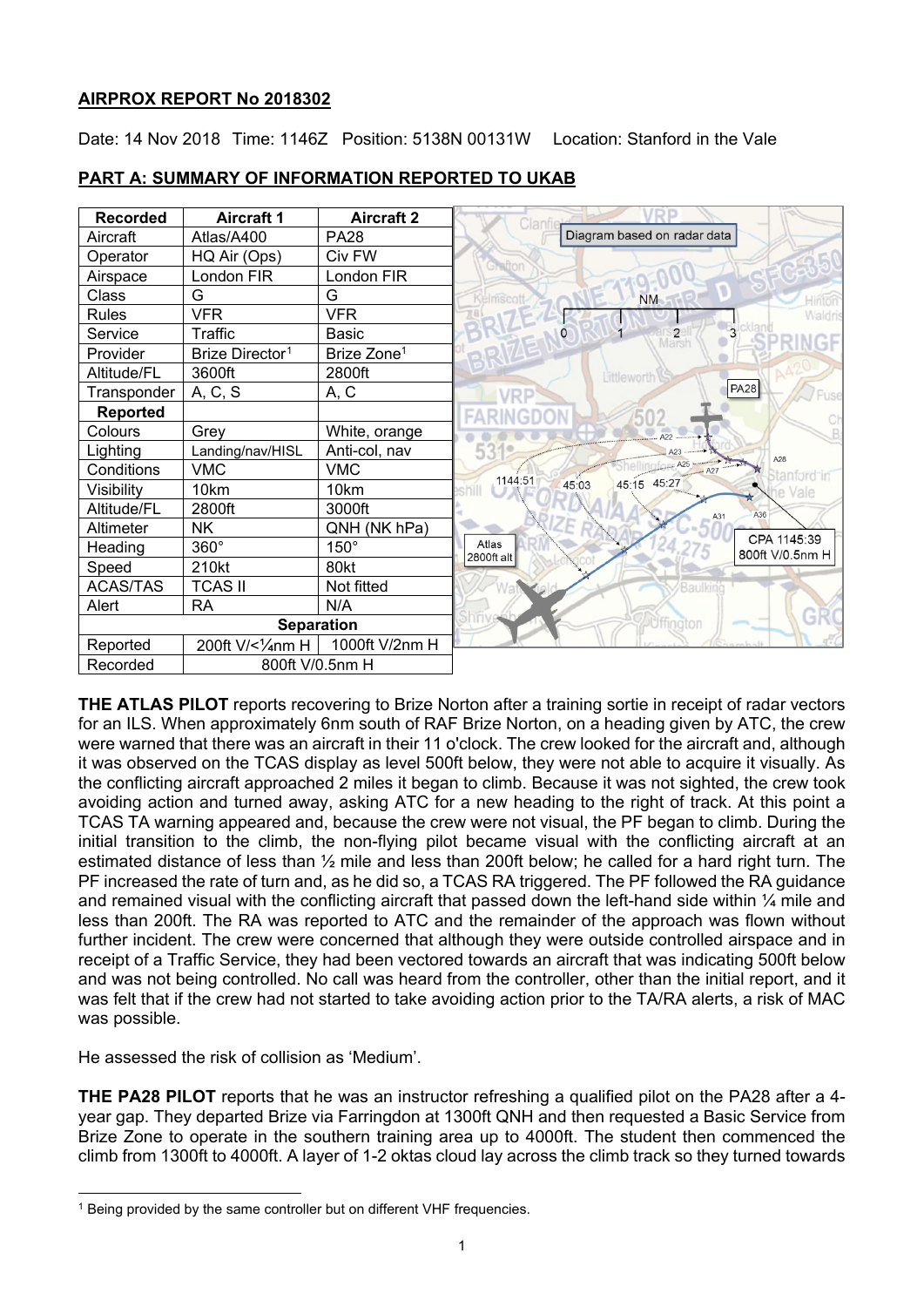the general area of Didcot Power Station in order to remain clear of cloud and in sight of the surface. At about 3000ft, they noticed a fast moving military transport aircraft appear from the right and in front, above the clouds, which crossed at high speed from right to left at a range of 1-2nm. They were in receipt of a Basic Service from Brize Zone on VHF but heard no communications from the transport aircraft. The student was instructed to level above the cloud layer to avoid possible wake turbulence from behind the transport aircraft, which departed rapidly to the east. The instructor noticed it rocked its wings, possibly to increase its conspicuity as the aircraft was located such that the flight crew could not see the PA28, located in their 7 o'clock position. The PA28 instructor believed the transport aircraft crew were aware of his position by TCAS because direct visibility would have been difficult due to the cloud layer. He felt the military crew operated in a professional manner in trying to assist him with identifying their position. He reviewed his own actions and believed that a Traffic Service may have been appropriate due to the cloud and the need to train in the AIAA. The PA28 was not fitted with TCAS and he believed this should be mandatory for operations in the AIAA.

He assessed the risk of collision as 'Low'.

**THE BRIZE ZONE/DIRECTOR CONTROLLER** reports that he was talking to both pilots involved, the Atlas pilot on the VHF Director frequency and the PA28 pilot on the VHF Zone frequency. He was vectoring the Atlas wide-downwind for the ILS as the PA28 departed VFR via Farringdon under a Basic Service, reporting in the climb to altitude 5000ft. The controller passed Traffic Information on the PA28 to the Atlas crew. At the time the Traffic Information was passed, he recalled the PA28 was around 2000ft below the Atlas. The controller noted that local 'ATC Op Info' advice from a colleague, who had recently been on an Atlas familiarisation flight, stated "All our [aircraft] have glass cockpits with integrated TCAS images, so they are quite aware of the general air picture (of squawking traffic) and only need information on non-squawking traffic or [aircraft] that will come within the 3nm, 3000ft 'bubble'". The advice was coincidentally published on the same day that the Airprox was filed. The controller stated that he was a little confused as to what further was expected of him; the Atlas crew were in receipt of a Traffic Service and he had passed timely, relevant Traffic Information. The controller stressed that the purpose of Traffic Information was for a pilot to visually acquire traffic and take or request action to avoid the traffic. The controller felt that if the Atlas crew wanted to be deconflicted from other aircraft in Class G then a request for a Deconfliction Service, or at least deconfliction advice, would have been appropriate.

He assessed the risk of collision as 'Low'.

**THE BRIZE SUPERVISOR** reports that he was positioned in the ACR at the time the Atlas was inbound and was assisting the LARS controller with their traffic but noted the rate of descent of the Atlas and the track of the outbound PA28. He confirmed with the Zone/Director controller that the PA28 had been called to the Atlas, in-line with controllers' responsibility under a Traffic Service. The controller confirmed this had been completed and, shortly afterwards, the Atlas crew elected to self-position to remain clear of the reported traffic.

### **Factual Background**

The weather at Brize Norton was recorded as follows:

METAR EGVN 141150Z 20011KT 9999 FEW020 SCT200 13/09 Q1021 BLU TEMPO SCT020 WHT=

### **Analysis and Investigation**

### **Military ATM**

The A400 was on a routine training sortie and was returning to Brize Norton for an ILS approach. The PA28 belonged to the Brize Flying Club and was conducting a PA28 convex sortie on a qualified pilot. Figures 1-5 show the positions of the A400 and the PA28 at relevant times in the lead up to and during the Airprox. The screen shots are taken from a replay using the Swanwick Radars, which are not utilised by Brize Norton, therefore are not representative of the picture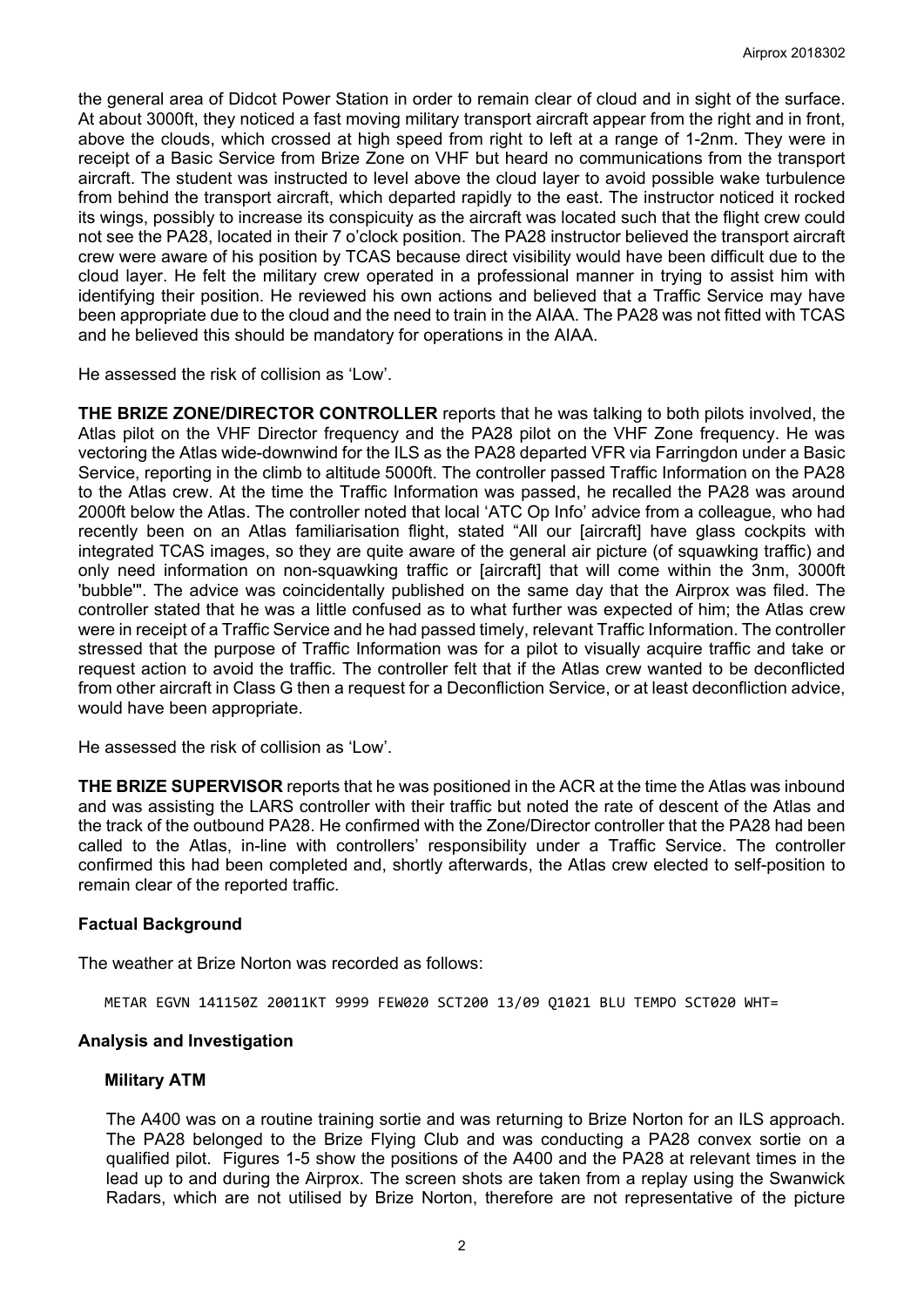available to the controllers. There was a disparity of approximately 57sec between the timings on the radar repay and those on the tape transcript.

Figure 1 depicts the point at which the A400 (squawk 3741) was given a positioning turn and descent in preparation for its instrument recovery. At this time, the Brize Zone controller had not ascertained the intentions of the PA28 (squawk 3707) which was still within the Brize Class D airspace.



As the PA28 left CAS (Figure 2), the Brize Zone controller established that the PA28 intended to operate to the south of Brize (known locally as the southern training area) up to an altitude of 5000ft. Separation at this point was 9nm and 3400ft, decreasing; Traffic Information was not passed to the A400 at this point.



Figure 2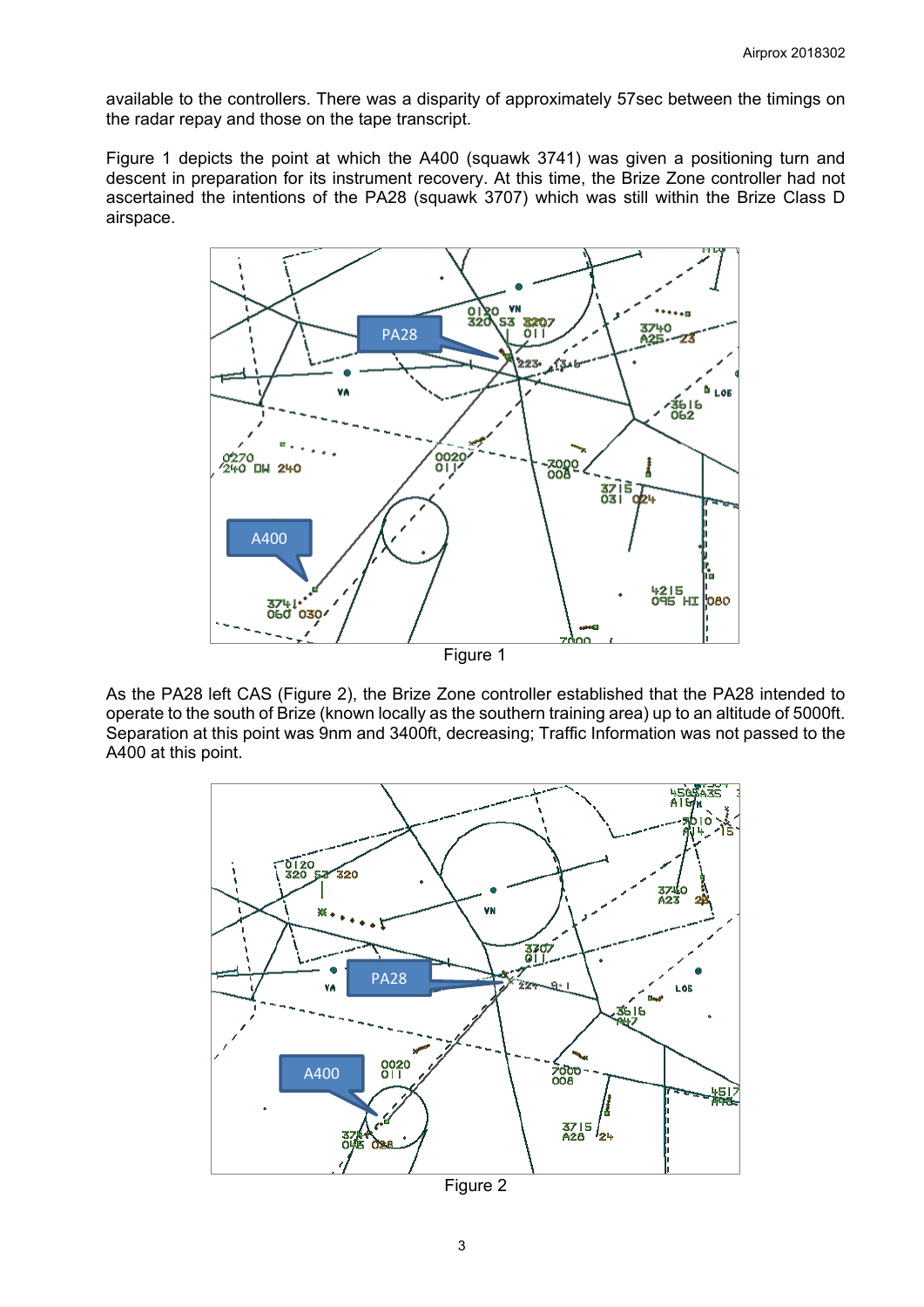Approximately 50sec later (Figure 3), the Brize Zone Controller initiated a liaison call to Brize Tower concerning an aircraft at 8nm from touchdown. Separation between the A400 and PA28 had decreased to 5.4nm and 1100ft.



Traffic information was passed to the A400 23sec later (Figure 4). Although the controller noted the PA28 was 600ft (500ft indicated on Radar Replay) below the A400, no mention was made of the aircraft type or its intentions to operate up to 5000ft.

30sec later the A400 requested a right turn which was approved by the controller. Shortly afterward the A400 announced that they had a TCAS RA. CPA occurred at 1145:39 (Figure 5), some 13sec after the request for the right turn, and was measured at 0.5nm and 800ft.



Although the controller concerned was operating on multiple frequencies, traffic loading was light. In addition to the two aircraft involved in the incident there was one other aircraft on frequency which was conducting an internal aids approach to Brize Norton and required no assistance from the Brize controller apart from liaison calls to Brize Tower.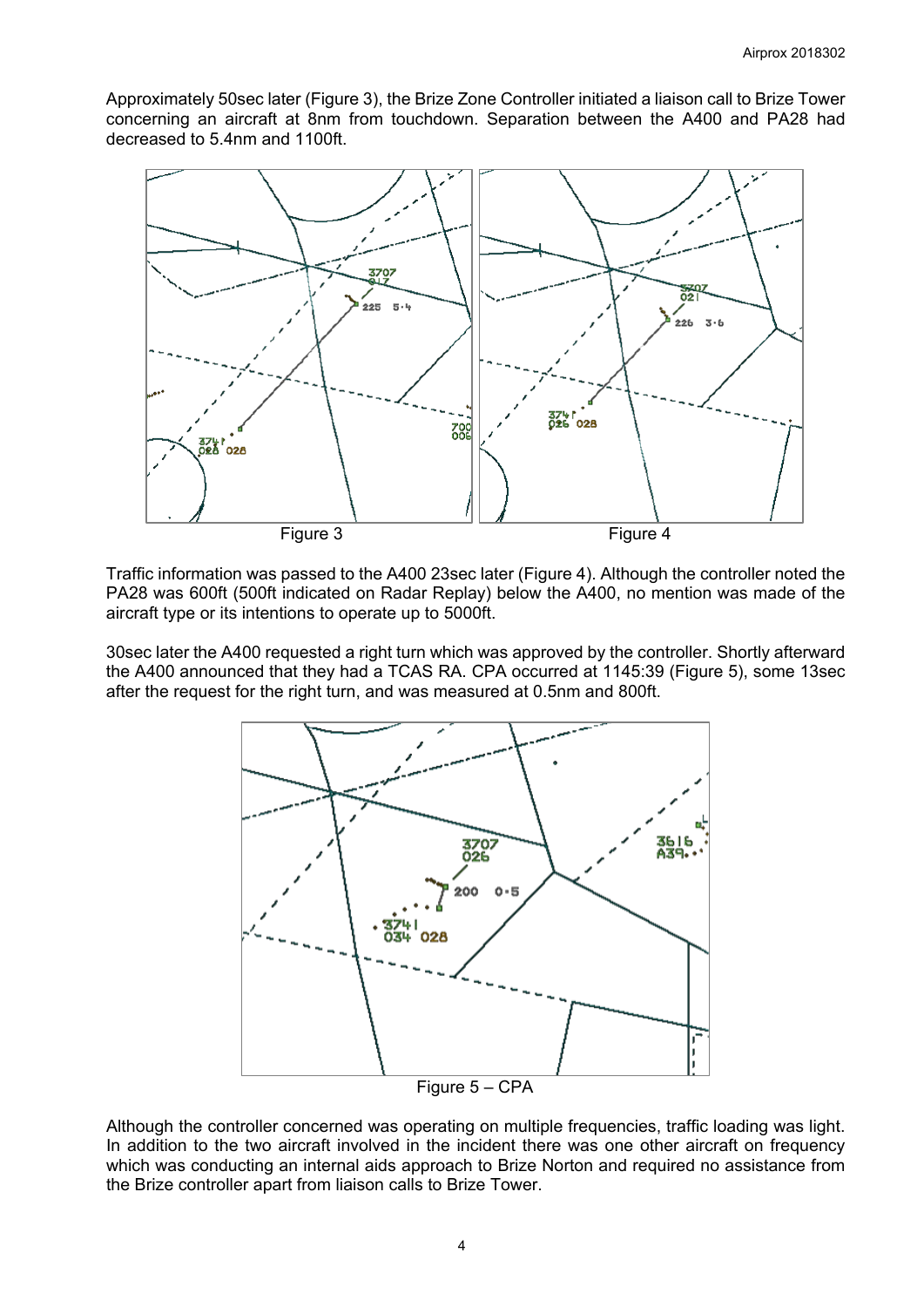Analysis of the radar replay indicates that the flight paths of the aircraft involved were always going to conflict (given the differences in speed) and thus Traffic Information would be required. CAP 774 states, under the conditions of a Traffic Service, that conflicting traffic (relevant traffic which will pass within 3nm and 3000ft) should be passed to an aircraft before the conflicting traffic is within 5nm. Given the low traffic levels there was no obvious reason why these criteria could not have been met by the controller. The decision to conduct a liaison call to Tower at the point where the 5nm 'bubble' was about to be breached was not correct: the priority should have been Traffic Information to the A400. Once Traffic Information was passed, it was incomplete and did not paint the full available picture to the A400. The PA28 was described as crossing left-right (with no indication of ahead or behind) when it should have been described as converging. Additionally, the altitude was given as 600ft below when it would have been prudent to give the aircraft altitude with the additional information that it was climbing and operating up to 5000ft.

### **UKAB Secretariat**

The Atlas and PA28 pilots shared an equal responsibility for collision avoidance and not to operate in such proximity to other aircraft as to create a collision hazard<sup>2</sup>. If the incident geometry is considered as converging then the PA28 pilot was required to give way to the Atlas<sup>[3](#page-4-1)</sup>.

### **Brize Norton Occurrence Investigation**

The Brize Norton Occurrence Safety Investigation (OSI) established that the Brize Zone/Director controller called traffic accurately and in a timely fashion. The situation could have been aided if the controller had also called Traffic Information [on the Atlas] to the PA28 when leaving the Brize CTR; however, this was not necessary for air systems under a Basic Service.

On the morning of the incident, a potentially confusing entry was placed into the operational read file, which is a 'must read' file before controllers are allowed to control on the day. Some of the information contained in the document may have played a contributory factor in this incident. The Atlas crew's report states that they were visual with the conflicting aircraft at  $\frac{1}{2}$  mile, at the same time as receiving a TCAS Resolution Advisory. The PA28 Instructor became visual with the Atlas at a similar time.

The controller followed the correct procedures for aircraft under a BS and TS. However, Traffic Information of the recovering A400 could have been passed to the pilot of the PA28 upon leaving BZN CTR at Farringdon to improve their situational awareness.

The RA controller was working multiple frequencies and several tracks across two frequencies, whilst also conducting internal liaison calls with the ADC controller. Whilst maintaining a scan of all the tracks worked, a BS would have been the lowest priority air system being worked, whilst the air system approaching 8 miles would have been the highest priority. The Traffic Information was passed to the A400 pilot in accordance with CAP774, so attention could be paid to the higher priority air system.

Following an annual mandatory ATCO air experience flight (co-incidentally on an A400) an entry was placed into the Sqn operational read file, highlighting their experience. Quoting their observations, the ATCO stated 'several irrelevant traffic information calls were received, again disrupting operational or training dialogue. All our AS have glass cockpits, with integrated TCAS images, so they are quite aware of the general air picture (of squawking traffic) and only need information on non-squawking traffic or AS that will come within the 3nm, 3000ft "bubble"'. This must-read document, read on the morning of the incident, would have only accentuated the belief that the traffic information given by the RA controller, as well as the glass cockpit and TCAS display present inside the A400 aircraft, would have been sufficient for the air crew to fulfil their responsibilities of avoiding other traffic.

 $\overline{a}$ 

<span id="page-4-0"></span><sup>2</sup> SERA.3205 Proximity. MAA RA 2307 paragraphs 1 and 2.

<span id="page-4-1"></span><sup>3</sup> SERA.3210 Right-of-way (c)(2) Converging. MAA RA 2307 paragraph 12.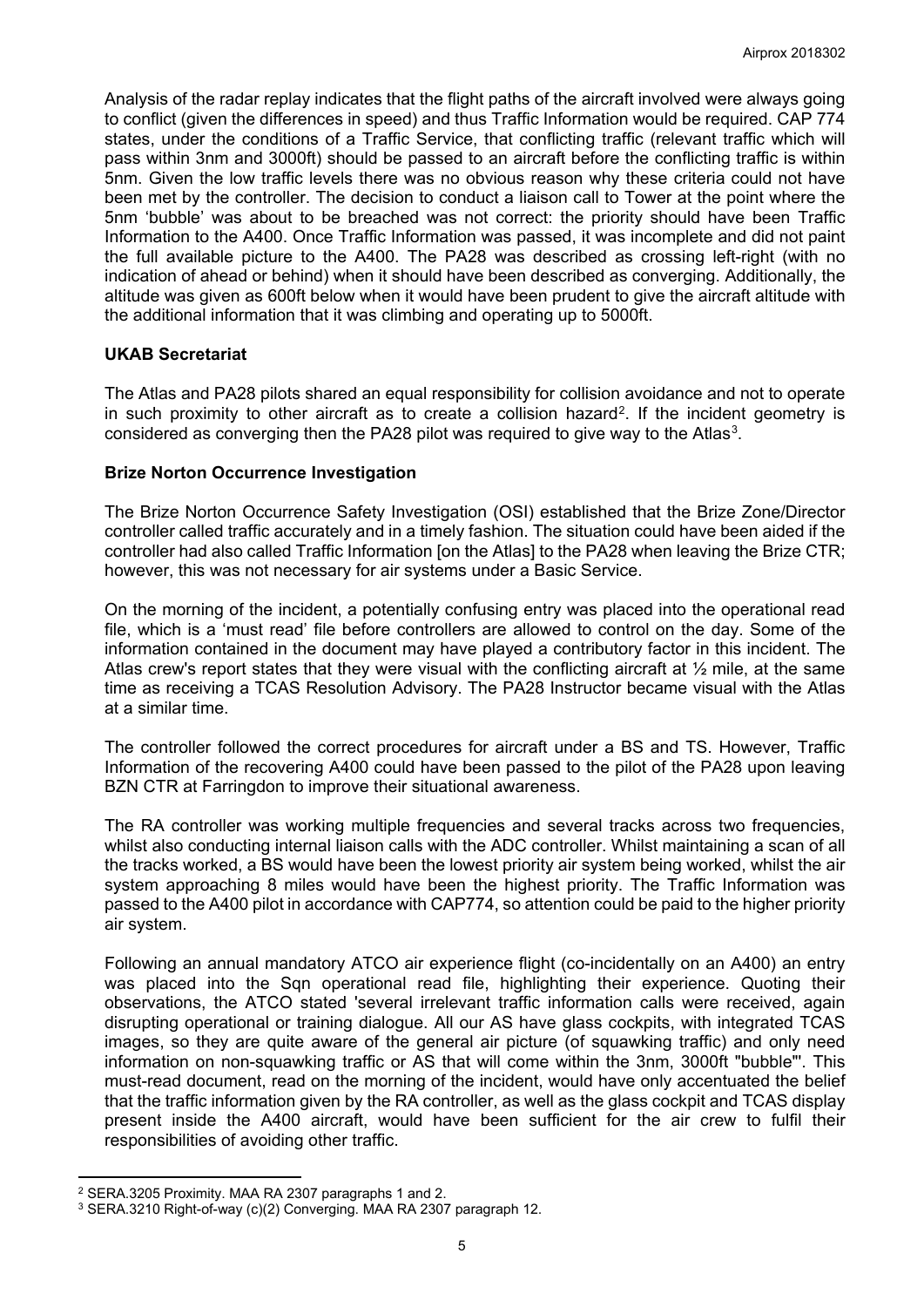Although this entry was made with the best intentions, it could have caused confusion with what and when Traffic Information should be passed. Although the climbing aircraft was clearly relevant, the controller may have felt it irrelevant to update TI given this brief, his workload on other frequencies, and the belief that the pilot would avoid traffic if necessary given their responsibilities under TS. An emphasis has been made to only provide essential operational information in the op read file, and all other information, such as this, be placed in the admin read file, to read at a controllers leisure. Also, an emphasis on avoiding any information that could cause confusion on the regulatory provision of ATSOCAS.

Under CAP774, under a Traffic Service, a controller is to provide specific surveillance-derived traffic information to assist the pilot in avoiding other traffic. However, the controller is not required to achieve deconfliction minima and the pilot remains responsible for collision avoidance. Deconfliction advice is not provided under a Basic Service. If a pilot requires deconfliction advice outside controlled airspace, a Deconfliction Service shall be requested. Furthermore, a pilot may change level or heading without advising the controller under a Basic Service. This definition is part of an ATCO's professional and working knowledge examinations, which are held at least annually. It is not sure as to how familiar air crews are with the definitions provided within CAP774, and if they are examined on the definitions and provisions of ATSOCAS regularly. Under a BS, the pilot is responsible for collision avoidance and can operate without notifying changes of altitude or heading to ATC. The RA controller was busy with an aircraft approaching 8 miles, and performing internal liaison calls with ADC, and as such provided timely Traffic Information to the TS aircraft. Under a TS, the pilot remains responsible for collision avoidance. As a result of this incident, Brize Norton have utilised this example in standards and safety bulletins as well as disseminated to ATC personnel acting as Sqn reps to highlight ATC responsibilities and air crew responsibilities under different ATS.

### **Comments**

### **HQ Air Command**

The barriers to MAC that were available in this Airprox were a surveillance-based air traffic service (ATS), electronic conspicuity (EC) and lookout. There was no plan-to-avoid barrier available as aircraft recovery profiles to Brize Norton are many and varied and often unpredictable and the PA28 pilot's intentions could not have been known to the crew of the Atlas in the planning stage.

The ATS barrier was employed, but not entirely effectively, with the Atlas under a Traffic Service (TS) and the PA28 under a Basic Service (BS), the controller passed traffic information (TI) on the PA28 to the crew of the Atlas but not vice versa. Whilst not required to do so under the provisions of a BS, had TI been passed to the pilot of the PA28 this may have enabled him to become visual with the Atlas somewhat earlier than was the case. That said, the TI passed to the crew of the Atlas could have been more detailed in terms of track evolution, and that it was converging, to highlight that there was a potential confliction.

As the PA28 was equipped with a transponder, the TCAS II system on the Atlas detected the PA28 and confirmed the presence of the aircraft to the crew as circa 2nm range and 500ft below; the crew was unable to see the PA28 but started to manoeuvre the aircraft based on the TCAS display indication that the PA28 was climbing, whereupon they became visual with the aircraft. Shortly after this, the TCAS annunciated an RA, which was followed by the handling pilot.

Lessons that can be drawn from this Airprox include the need to pass timely and accurate information to permit pilots to execute their obligations for collision avoidance under a TS, which includes additional information describing if the aircraft is crossing, converging, climbing etc. Furthermore, it does appear from the Atlas pilot's remarks that an understanding of what is, and what is not, provided under the terms of a TS may not be what it should be. The purpose of TI is to permit the pilot to take action to avoid a confliction – this includes whether under radar vectors or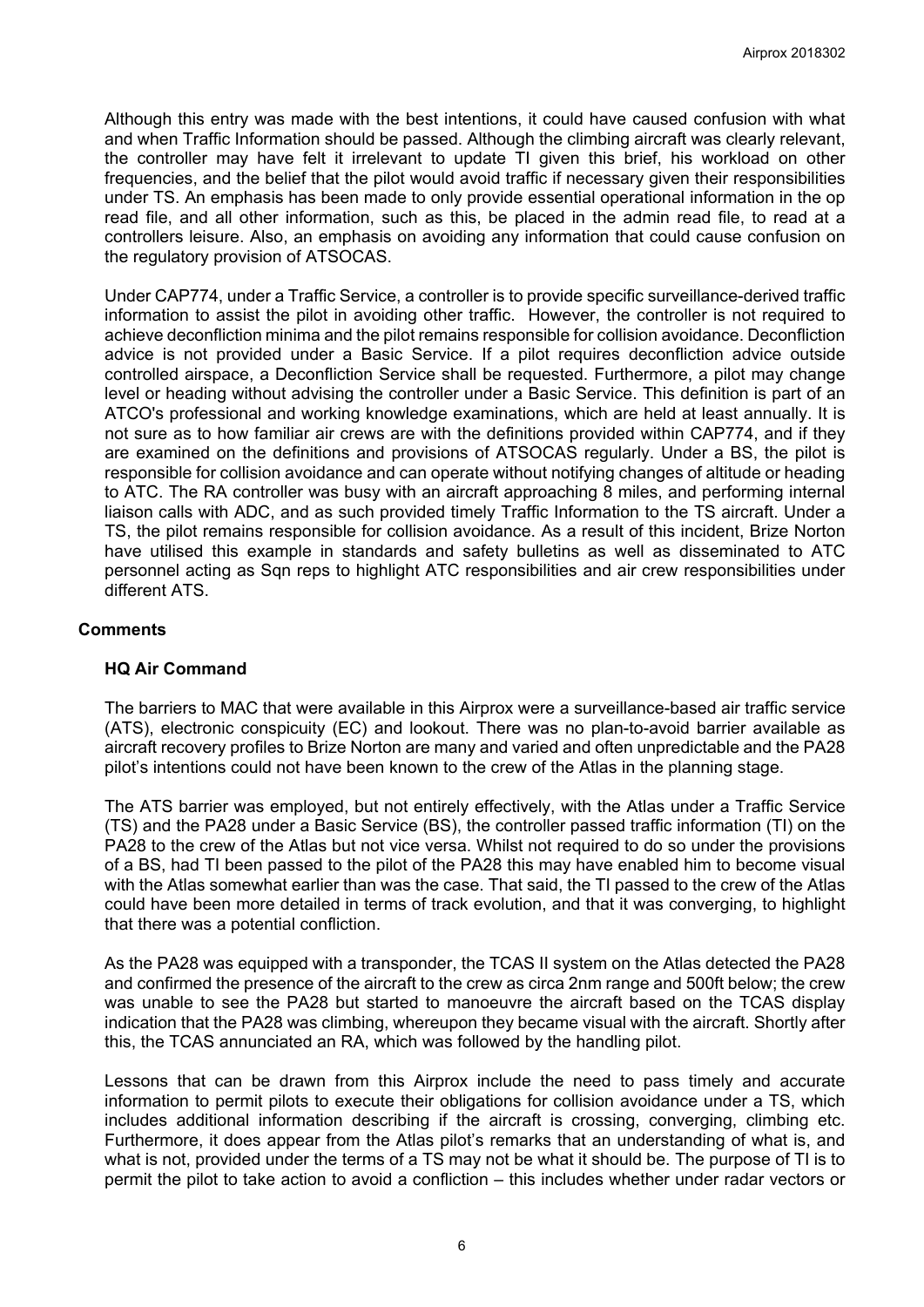own navigation. If a pilot expects to be deconflicted from other tracks by the controller then a Deconfliction Service should be requested.

#### **Summary**

An Airprox was reported when an Atlas and a PA28 flew into proximity near Brize Norton at 1146hrs on Wednesday 14<sup>th</sup> November 2019. Both pilots were operating under VFR in VMC, the Atlas pilot in receipt of a Traffic Service and the PA28 pilot in receipt of a Basic Service, both from Brize Norton.

#### **PART B: SUMMARY OF THE BOARD'S DISCUSSIONS**

Information available consisted of reports from both pilots, transcripts of the relevant R/T frequencies, radar photographs/video recordings, reports from the air traffic controllers involved and reports from the appropriate ATC and operating authorities.

The Board first discussed the chronology of the incident. The PA28 had departed from Brize Norton, initially with a 'Farringdon Departure' clearance (VFR on track to Faringdon VRP not above altitude 1800ft). The PA28 pilot changed to the Zone frequency, was initially instructed to 'stand-by' and shortly afterwards was placed under Radar Control whilst in the Brize CTR. The Atlas pilot came onto the Director frequency after this R/T exchange, was vectored onto a heading of 060° and instructed to descend to altitude 2800ft. The next R/T exchange (with the same controller but on the Zone frequency) established a Basic Service with the PA28 pilot as he left the Brize CTR, operating up to altitude 5000ft in the 'southern training area'.

Although the PA28 pilot's routeing was not explicit it was apparent on radar and some members felt that by giving the Atlas pilot a vector into the same airspace the Brize controller may have vectored the Atlas into confliction with the PA28. It was pointed out by a NATS advisor that the PA28 pilot had initially received a clearance not above altitude 1800ft to the Faringdon VRP (1.5nm outside the Brize CTR) and therefore that by descending the Atlas to altitude 2800ft, he had not vectored the aircraft into conflict at that time because it was not until after he had vectored the Atlas that he had learnt that the PA28 pilot intended to operate up to 5000ft. Given that the controller did not change the Atlas vector once the PA28 had left the Brize CTR and stated his intention to operate up to 5000ft in the area the Atlas had been vectored through, members then discussed whether a vector that had already been given could be construed as a vector into conflict should the other traffic subsequently establish a conflicting course. After much discussion, the Board accepted that the CAP774 definition of deconfliction under a Traffic Service that '… *a risk of collision is not knowingly introduced by the instructions passed.*' had been achieved, although more than one controller member opined that under the duty of care requirement it had been unfortunate that the Brize controller had not modified the Atlas crew's clearance once he had become aware of the potential conflict.

Members then discussed the means for deconfliction in Class G airspace and agreed that ultimate responsibility fell to the pilots concerned, whatever service had been agreed. In this case, the PA28 pilot was under a Basic Service and the Atlas pilot under a Traffic Service. Although the pilots were ultimately responsible for collision avoidance, it fell to the Brize controller to pass timely and accurate Traffic Information to the Atlas pilot. The Board discussed this aspect at length and agreed that the Traffic Information passed to the Atlas pilot was late (inside 5nm separation) and that it did not include information that was of critical importance, i.e. that the tracks were converging. The Board agreed that this had been a contributory factor.

Turning to the cause of the Airprox, some members felt that the Atlas pilot appeared to have been operating under the misapprehension that the Brize controller would provide deconfliction advice or that other traffic would be vectored around them. The converging PA28 was displayed on TCAS but its closing vector seemed to take the Atlas crew by surprise although it was acknowledged that they ultimately did turn away and then climb as the TCAS also issued an RA. Under VFR in Class G, the PA28 pilot was required to give way to the Atlas. However, he was not aware of the Atlas (with which he reported direct visibility would have been difficult due to a cloud layer), in part at least because the controller did not pass Traffic Information despite also controlling the Atlas at the time. Members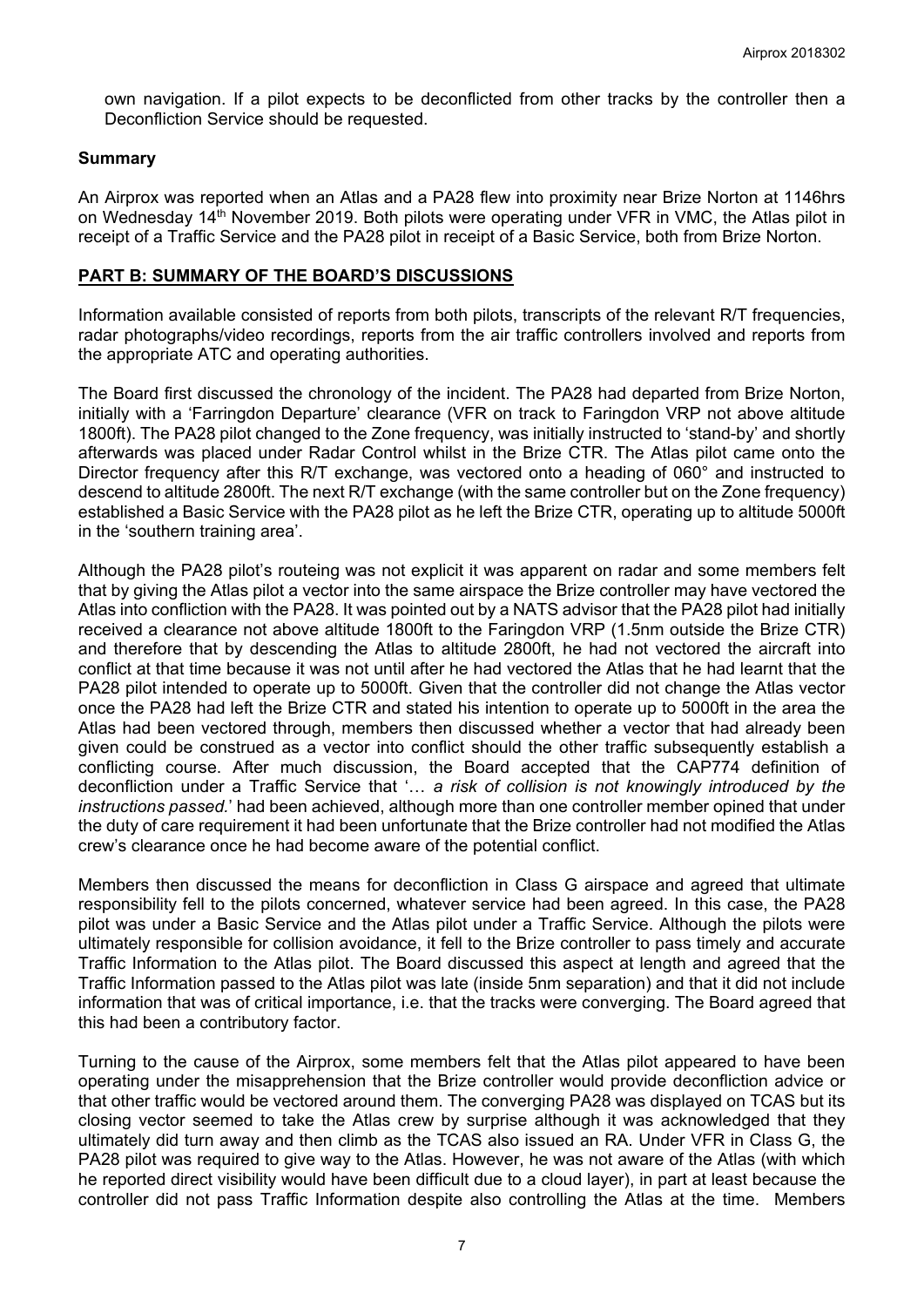agreed that CAP774[4](#page-7-0) provided for Traffic Information to be passed to pilots under a Basic Service, and that, in this instance with converging tracks, it would have been reasonable to pass Traffic Information about the Atlas to the PA28 pilot. After considerable discussion, members agreed that although the pilots remained responsible for collision avoidance without assistance from the controller, in this instance the Airprox had occurred because the Brize controller had allowed the Atlas to continue into conflict with the PA28. It was also agreed that, despite this, the Atlas pilot had taken effective and timely action such that the risk of collision was averted.

The Board made 3 observations concerning this Airprox.

1. The Brize controller's mindset had no doubt been influenced by the information contained in the 'ATC Op Info' file. Members wondered how it was that information which was in direct contradiction with regulations concerning service provision could have been included in the Brize ATC mandatory read-file.

2. The Board noted that the military risk management construct was dependent on OSI information that was fulsome, accurate and impartial so that lessons could be learnt and passed up the DDH/ODH chain within a Just Culture context. In this respect, it seemed to the Board that the Brize Norton OSI report was less than rigorous and appeared to be simply an explanation of ATC rationale that did not include input from the pilots concerned and was largely devoid of any analysis.

3. It appeared to the Board from the OSI and Military ATM analysis (which included an R/T transcript) that the Brize controller and the Atlas and PA28 pilots appeared to have been operating under what could best be described as a transactional relationship. Although regulations were clear in providing the necessary framework for operations, it was essential for the best interests of all concerned that all parties operate in a collegiate manner; safety of flight was best served by acting in concert, with each other's interests at heart.

## **PART C: ASSESSMENT OF CAUSE AND RISK**

Cause: The Brize controller allowed the Atlas to continue into conflict with the PA28.

Contributory Factors: Late and incomplete Traffic Information from the Brize controller.

Degree of Risk: C.

Safety Barrier Assessment<sup>[5](#page-7-1)</sup>

In assessing the effectiveness of the safety barriers associated with this incident, the Board concluded that the key factors had been that:

### **ANSP:**

 $\overline{a}$ 

**Regulations, Processes, Procedures and Compliance** were assessed as **partially effective** because the Brize controller passed late and incomplete Traffic Information.

**Situational Awareness and Action** were assessed as **ineffective** because the confliction was not resolved despite being aware that the aircraft were converging.

<span id="page-7-0"></span><sup>4</sup> CAP774, Chapter 2 (Basic Service), Traffic Information, para 2.6 states: 'However, where a controller/FISO has information that indicates that there is aerial activity in a particular location that may affect a flight, in so far as it is practical, they should provide traffic information in general terms to assist with the pilot's situational awareness.'

<span id="page-7-1"></span> $5$  The UK Airprox Board scheme for assessing the Availability, Functionality and Effectiveness of safety barriers can be found on the **UKAB Website**.